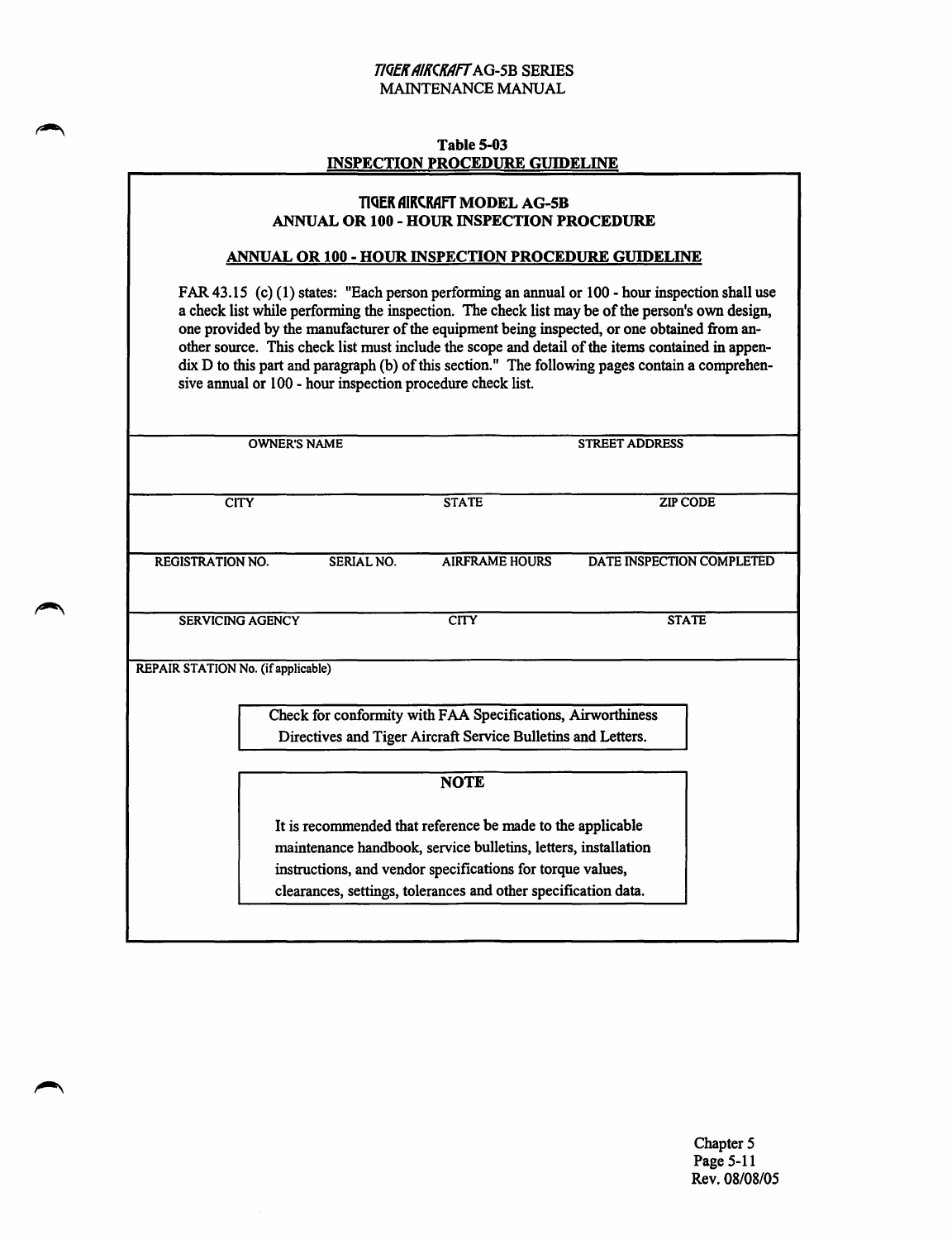#### *T/QER AIKCKAff* AG-5B SERIES MAINTENANCE MANUAL

# Table 5-03 (continued)

| <b>MODEL AG-5B</b><br>ANNUAL OR 100 - HOUR INSPECTION PROCEDURE                                                                                                                                                                                                      |       |       |
|----------------------------------------------------------------------------------------------------------------------------------------------------------------------------------------------------------------------------------------------------------------------|-------|-------|
| PRE - INSPECTION ENGINE RUN UP<br>Prior to beginning the Annual or 100 hour inspection, an engine run up is to be made<br>to facilitate oil drainage and to observe the following, noting any discrepancies.                                                         | MECH. | INSP. |
| Fuel Pressure: (0.5 to 8 PSI)<br>1.<br>Electric Pump only prior to engine start up:                                                                                                                                                                                  |       |       |
| 2.<br>Oil Pressure: (60 to 120 PSI @ 1800RPM) (Approx. 25 PSI idling)<br>Oil Temperature in Green Arc.<br>Actual @ 1800 RPM: ________________<br>Actual @ Idle:                                                                                                      |       |       |
| Magneto RPM Drop @1800 RPM: (175 RPM maximum drop on either Magneto,<br>3.<br>no more than 50 RPM difference between magnetos.)<br>Actual Drop Left: Right: Right:                                                                                                   |       |       |
| Check engine static RPM: (Propeller Pitch A, B or C)<br>4.<br>$\underline{A}$ . (61" 2100-2275) . B. (63" 2050-2225) . C. (65" 2000-2175) .<br>Actual RPM: Network of Actual RPM:<br>Prop Pitch: $\frac{1}{\sqrt{1-\frac{1}{2}}\cdot\frac{1}{\sqrt{1-\frac{1}{2}}}}$ |       |       |
| Idling Speed: (550 to 650 RPM) Actual RPM: ____________.<br>5.                                                                                                                                                                                                       |       |       |
| <b>Check Alternator output:</b><br>6.<br>Check volts, 24 -28V.<br>Actual Voltage:                                                                                                                                                                                    |       |       |
| Vacuum Gauge: (4.6 to 5.4 In. Hg @ 1800 RPM)<br>7.<br>Actual:                                                                                                                                                                                                        |       |       |
| Fuel Selector: (check operation at all positions).<br>8.                                                                                                                                                                                                             |       |       |

Chapter 5 Page 5-12 Rev. 08/08/05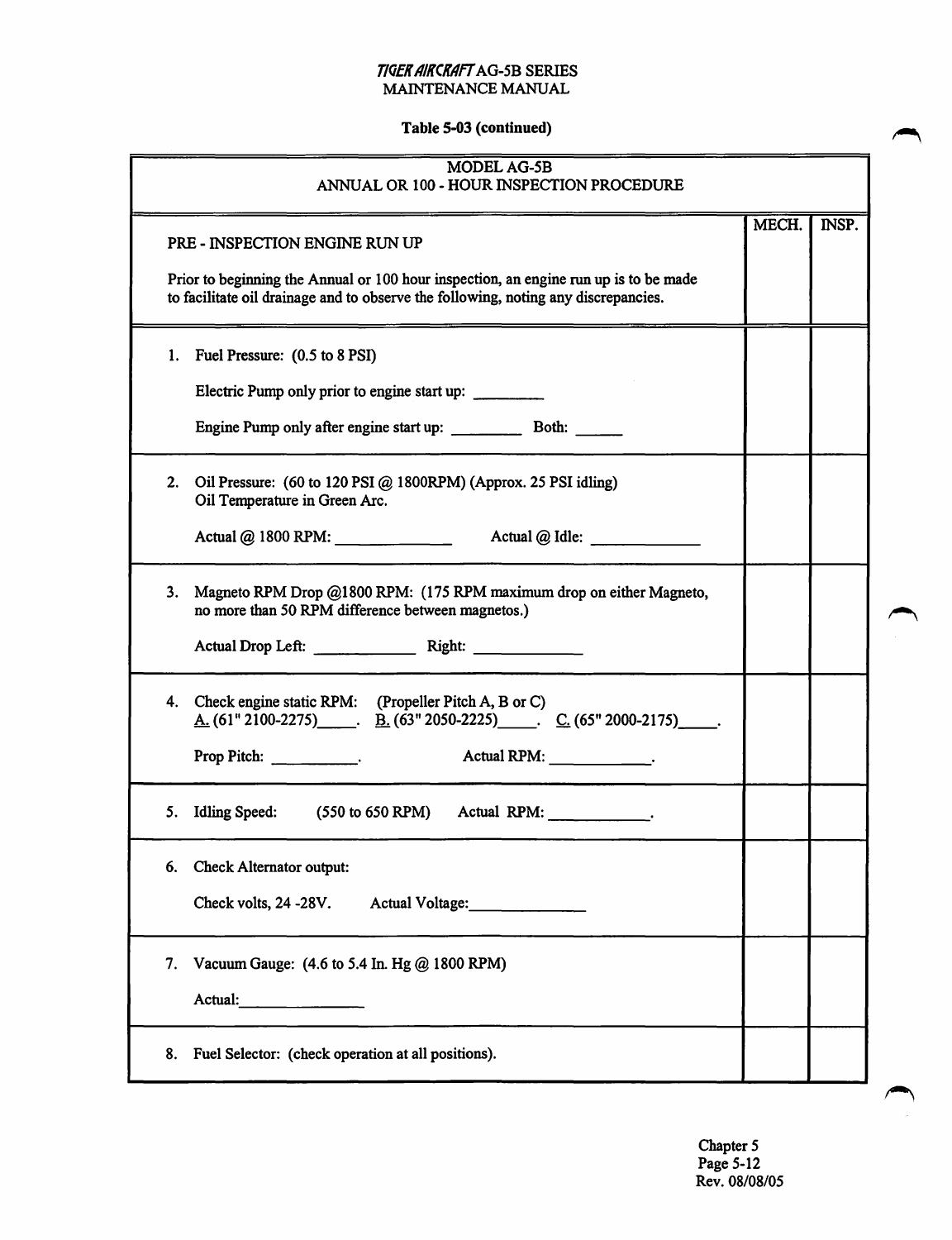#### T/QEK AIKCKAFT AG-5B SERIES MAINTENANCE MANUAL

### Table 5-03 (continued)

#### MODELAG-5B ANNUAL OR 100- HOUR INSPECTION PROCEDURE

| PRE - INSPECTION ENGINE RUN UP (continued)                                                                                                       | MECH. | INSP. |
|--------------------------------------------------------------------------------------------------------------------------------------------------|-------|-------|
| 9.<br>Carburetor Heat Control: (Free movement and slight RPM drop when 'ON')                                                                     |       |       |
| 10. Engine response to smooth change in power: (Should not misfire, stumble or hesitate)                                                         |       |       |
| 11. Idle cut-off: (Engine should stop immediately)                                                                                               |       |       |
| A. PROPELLER GROUP                                                                                                                               | MECH. | INSP. |
| 1.<br>Remove spinner and check for cracks, scratches, scoring, dents, nicks and distortion.                                                      |       |       |
| Inspect spinner back plate, bulkheads and doubler for cracks and secure mounting.<br>2.<br>Reference Propeller Installation "Caution" Chapter 61 |       |       |
| Inspect blades for erosion, scratches, nicks and cracks.<br>3.<br>Dress out nicks as instructed by propeller maintenance manual.                 |       |       |
| Check front crankshaft seal for oil leaks.<br>4.                                                                                                 |       |       |
| 5.<br>Check torque of propeller mounting bolts: (60-65 ft. lbs. / 720-780 in. lbs.)<br>Re-safety propeller mounting bolts.                       |       |       |
| Reinstall spinner. Check spinner run out _______ inch. Maximum 0.025 inch at tip.<br>6.                                                          |       |       |
| <b>B. ENGINE GROUP</b>                                                                                                                           | MECH. | INSP. |
| Remove engine cowl. Clean and check for cracks, wear, distortion, loose or<br>1.<br>missing fasteners.                                           |       |       |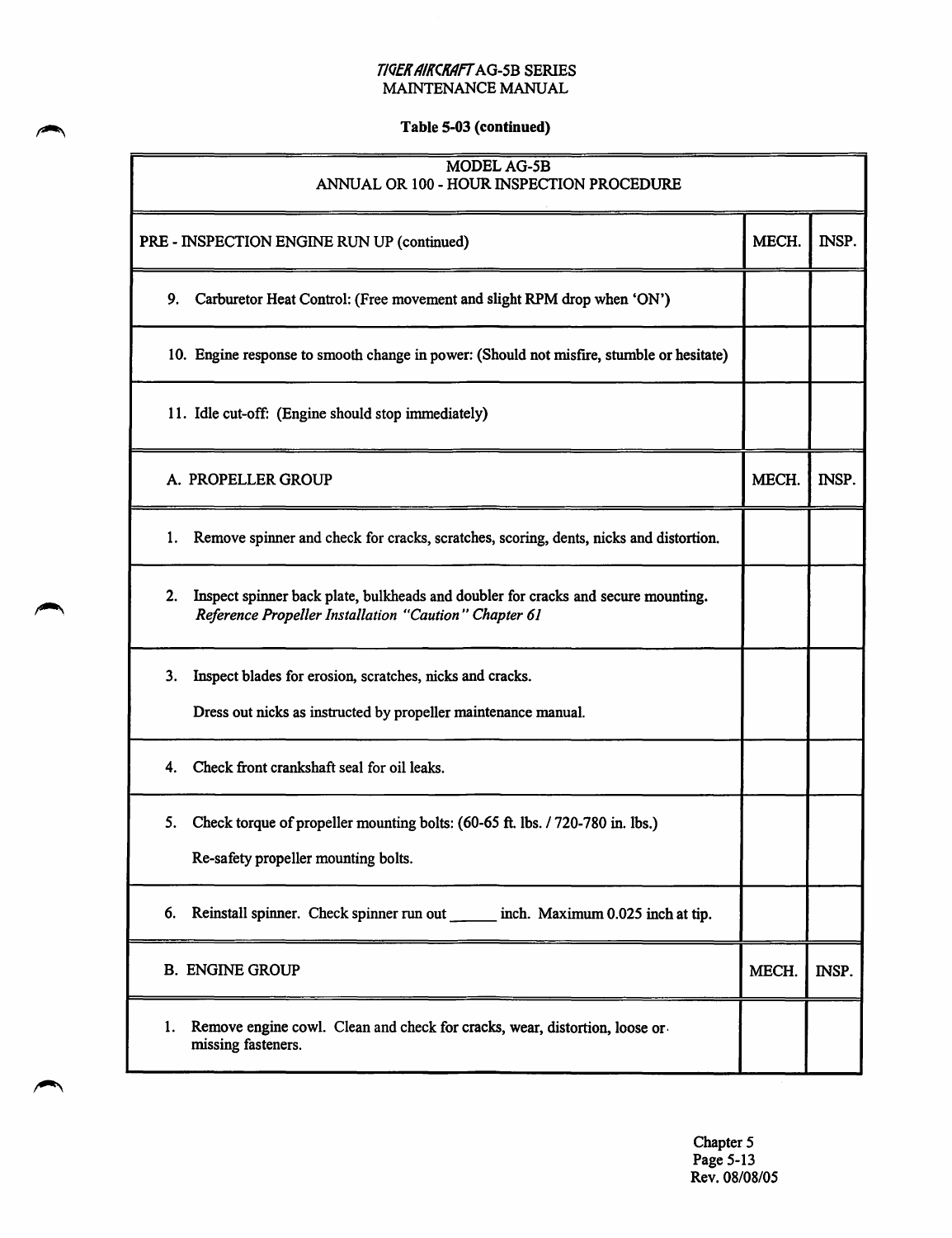# Table 5-03 (continued)

| <b>MODEL AG-5B</b><br>ANNUAL OR 100 - HOUR INSPECTION PROCEDURE                                                                                                                                                                                                |       |       |
|----------------------------------------------------------------------------------------------------------------------------------------------------------------------------------------------------------------------------------------------------------------|-------|-------|
| <b>B. ENGINE GROUP (continued)</b>                                                                                                                                                                                                                             | MECH. | INSP. |
| Drain oil sump. Remove oil filter and replace with a new filter.<br>2.<br>Check and clean suction screen. Reinstall and resafety.<br>Cut old filter apart and inspect for metal particles.<br>Check oil pressure transducer for security and signs of leakage. |       |       |
| Check oil temperature sending unit, oil lines, cooler, and fittings for leaks, chafing,<br>3.<br>dents, cracks, and secure mounting.                                                                                                                           |       |       |
| Service engine with oil per manufacturers specifications.<br>4.                                                                                                                                                                                                |       |       |
| Clean engine, using mineral spirits or equivalent.<br>5.                                                                                                                                                                                                       |       |       |
| Check engine cylinder compression.<br>6.                                                                                                                                                                                                                       |       |       |
| $\#1.$ $\#2.$ $\#3.$<br>Record cylinder compression:<br>#4.                                                                                                                                                                                                    |       |       |
| 7.<br>Clean and re-gap or replace spark plugs as required (See latest revision of<br>Lycoming Service Instruction No. 1042).                                                                                                                                   |       |       |
| Check ignition harnesses.<br>8.                                                                                                                                                                                                                                |       |       |
| Clean and inspect insulators.                                                                                                                                                                                                                                  |       |       |
| 9. Check magneto timing and for any oil seal leakage, check distributor block for cracks,<br>burned areas and/or corrosion.                                                                                                                                    |       |       |
| NOTE: Reference engine data plate for timing.                                                                                                                                                                                                                  |       |       |
| 10. Remove and inspect air filter and replace the air filter if found damaged or defective.                                                                                                                                                                    |       |       |
| Reinstall carburetor air filter.                                                                                                                                                                                                                               |       |       |
| NOTE: Do not remove oil coating from air filter.                                                                                                                                                                                                               |       |       |
|                                                                                                                                                                                                                                                                |       |       |

Chapter *5*  Page 5-14 Rev. 08/08/05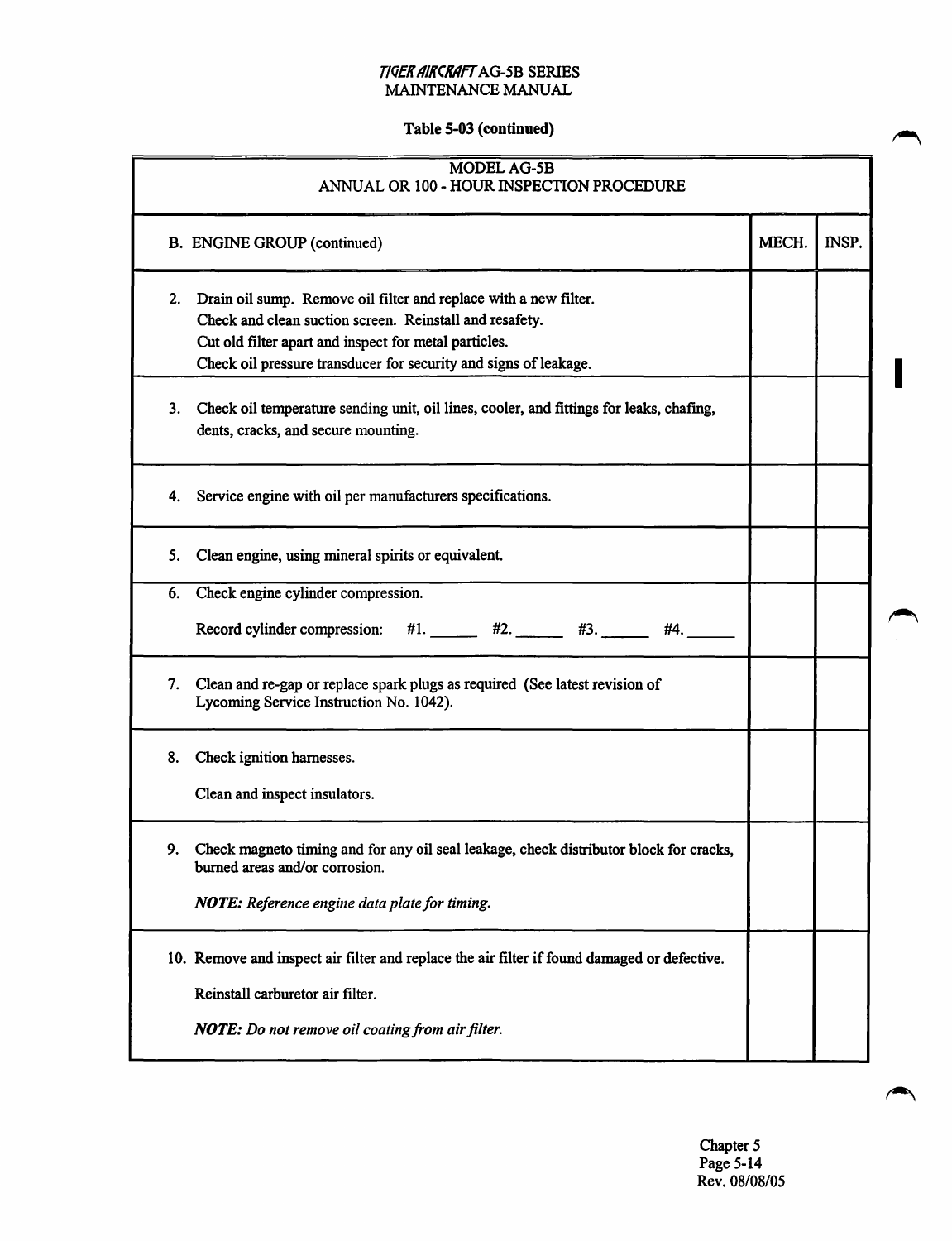# Table 5-03 (continued)

| MODEL AG-5B<br>ANNUAL OR 100 - HOUR INSPECTION PROCEDURE                                                                                                                                                                                                                                              |       |              |
|-------------------------------------------------------------------------------------------------------------------------------------------------------------------------------------------------------------------------------------------------------------------------------------------------------|-------|--------------|
| <b>B. ENGINE GROUP</b> (continued)                                                                                                                                                                                                                                                                    | MECH. | <b>INSP.</b> |
| 11. Inspect carburetor heat control valve plate, shaft, valve plate to shaft screws and<br>bearings for signs of wear and assure proper security. Inspect gasket between<br>carburetor heat box and carburetor, replace if defective.                                                                 |       |              |
| 12. Check induction air intake flex ducts for broken or loose strings, loose or displaced<br>supporting wire, signs of wear and/or perforation and general overall condition.<br>Replace if required.                                                                                                 |       |              |
| 13. Drain carburetor bowl. Reinstall drain plug and safety wire. Remove and clean<br>carburetor fuel inlet screen with acetone. Reinstall screen.                                                                                                                                                     |       |              |
| 14. Remove and clean electric fuel pump filter. Reinstall and safety.<br>Check fuel pressure transducer for secure mounting and signs of leakage.                                                                                                                                                     |       |              |
| 15. Check fuel pump for proper operation and secure mounting. Pressurize fuel system<br>with electric pump and inspect fuel system and lines for leaks.                                                                                                                                               |       |              |
| Check fuel primer for operation and line leaks.                                                                                                                                                                                                                                                       |       |              |
| 16. Check starter for secure mounting.                                                                                                                                                                                                                                                                |       |              |
| 17. Check security of throttle arm on carburetor. Check throttle, carburetor heat and<br>carburetor mixture controls for proper travel, security, operating condition and control<br>cushion. Check optional manifold pressure transducer for secure mounting and signs<br>of leakage (if installed). |       |              |
| 18. Remove exhaust shroud and check muffler tailpipe, risers, clamps, gaskets and<br>exhaust system for cracks, leaks and secure mounting. Check EGT probes for<br>damage. Reinstall shroud.                                                                                                          |       |              |
| 19. Check breather tube for obstructions and secure mounting. Breather should<br>extend below cowl 1.25 inches. Confirm slit in the aluminum tube is inside<br>cowl and facing forward.                                                                                                               |       |              |
| 20. Inspect cylinders for evidence of excessive heat indicated by discoloration of<br>cylinder paint. Check for cracks, loose bolts oil leaks and general condition. Check<br>CHT probes for security and damaged wiring.                                                                             |       |              |

I

I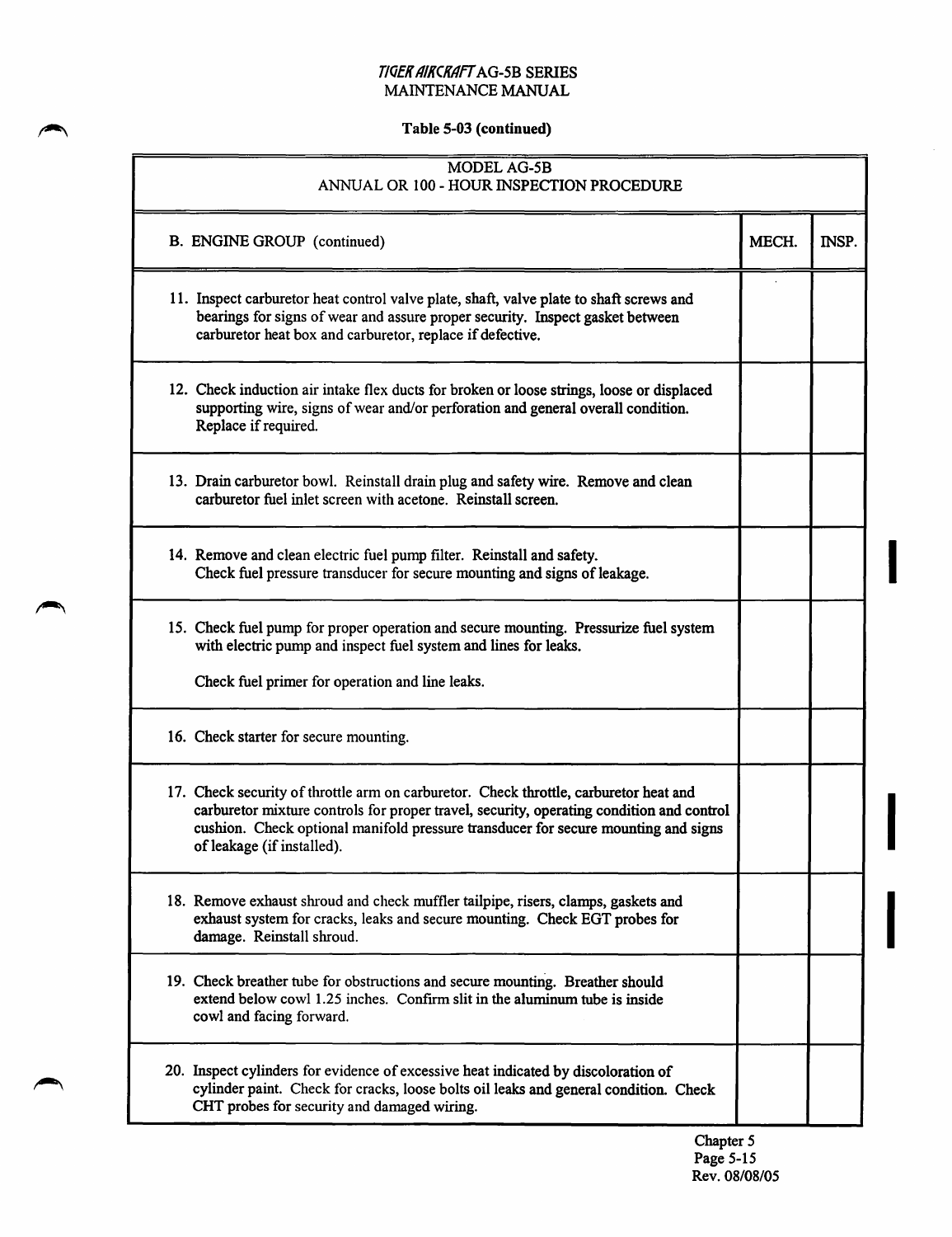#### T/QEK AIKCKAfT AG-5B SERIES MAINTENANCE MANUAL

# Table 5-03 (continued)

| MODEL AG-5B<br>ANNUAL OR 100 - HOUR INSPECTION PROCEDURE                                                                                                                                                                                                                                                                                  |       |       |  |
|-------------------------------------------------------------------------------------------------------------------------------------------------------------------------------------------------------------------------------------------------------------------------------------------------------------------------------------------|-------|-------|--|
| <b>B. ENGINE GROUP (continued)</b>                                                                                                                                                                                                                                                                                                        | MECH. | INSP. |  |
| 21. Inspect engine mount for cracks and secure mounting. Check rubber vibration<br>dampeners for signs of deterioration. Replace if required.                                                                                                                                                                                             |       |       |  |
| 22. Check all baffles for cracks, loose or missing screws and deteriorated seal material.                                                                                                                                                                                                                                                 |       |       |  |
| 23. Check alternator for secure mounting and lugs and brackets for cracks. Check<br>condition and tension of alternator drive belt. Replace if required. Adjust the<br><b>Alternator Belt as follows:</b>                                                                                                                                 |       |       |  |
| Apply a torque wrench to the nut that attaches the pulley to the alternator and apply<br>force in a clockwise direction, note the torque when the pulley slips. Adjust belt to<br>the following tension:                                                                                                                                  |       |       |  |
| <b>Belt Size</b><br><b>Condition</b><br><b>Torque Slippage</b><br>11-13 ft. lbs.<br>3/8"<br>New                                                                                                                                                                                                                                           |       |       |  |
| 7-9 ft. lbs.<br>3/8"<br>Old                                                                                                                                                                                                                                                                                                               |       |       |  |
| $\frac{1}{2}$<br>13-15 ft. lbs.<br><b>New</b><br>9-10 ft. lbs.<br>$\frac{1}{2}$<br>Old                                                                                                                                                                                                                                                    |       |       |  |
| 24. Check battery electrolyte level and specific gravity. Clean and tighten battery<br>terminals. Check battery drain for condition and assure drainage is clear of the<br>aircraft structure.<br>Note: G1000 equipped aircraft have two batteries (check both). The Back-Up<br>Battery must be replaced every 24 months. See Chapter 24A |       |       |  |
| 25. Inspect vacuum system components for secure mounting. Check vacuum pump<br>drive for evidence of seal leakage. Replace seal and pump if required. Check all<br>interconnecting lines and fittings for leaks, deterioration and damage.<br>Replace if required.                                                                        |       |       |  |
| 26. Check ground straps for condition and secure attachment.                                                                                                                                                                                                                                                                              |       |       |  |
| 27. Check electrical wiring for condition and secure connections including shielded<br>cable ground connection.                                                                                                                                                                                                                           |       |       |  |
| 28. Check Alternator Control Unit, Starter Relay and Master Switch Relay for condition,<br>operation and installation.                                                                                                                                                                                                                    |       |       |  |

Chapter 5 Page 5-16 Rev. 08/08/05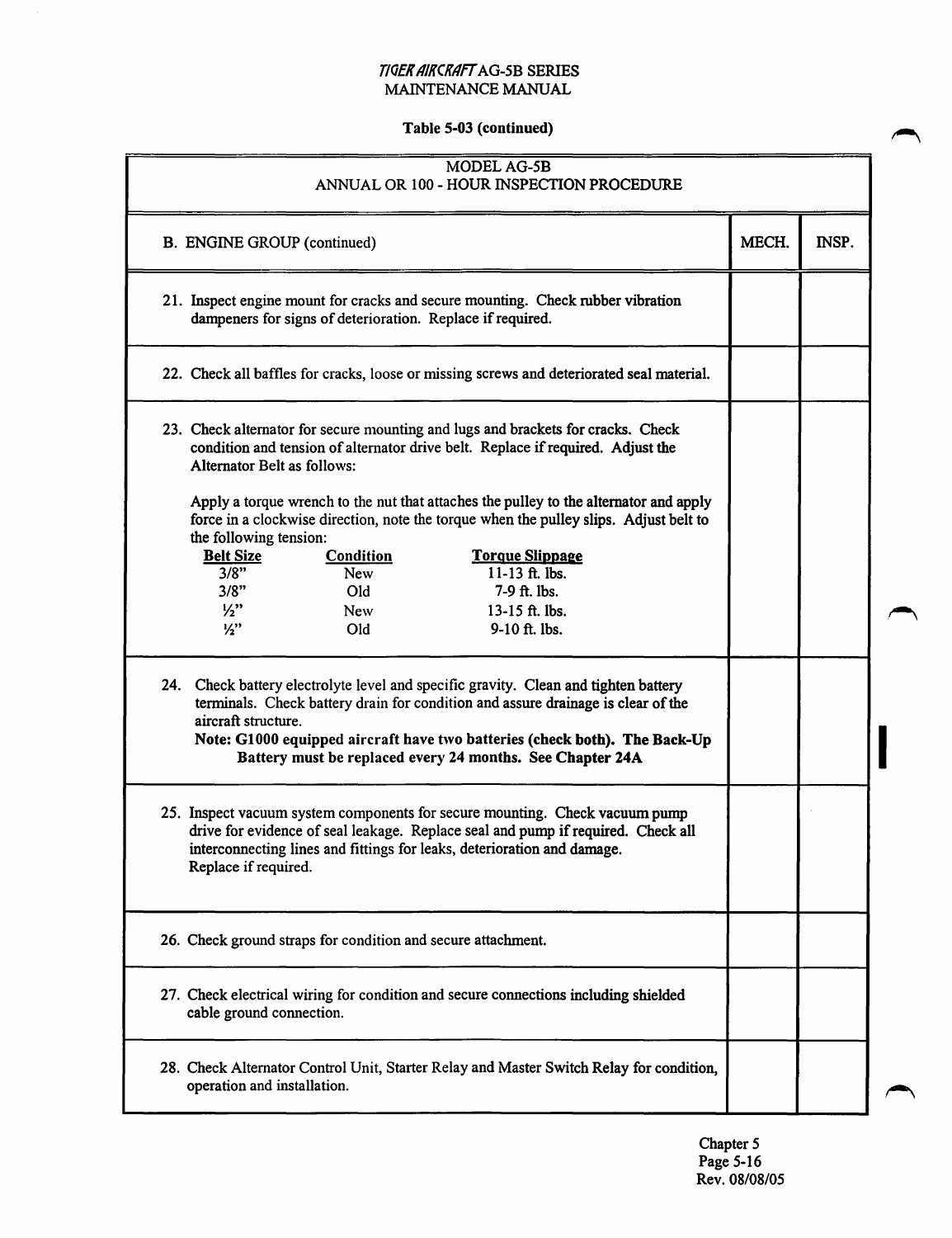# Table 5-03 (continued)

| MODEL AG-5B<br>ANNUAL OR 100 - HOUR INSPECTION PROCEDURE                                                                                                                                                                       |       |       |
|--------------------------------------------------------------------------------------------------------------------------------------------------------------------------------------------------------------------------------|-------|-------|
| <b>B. ENGINE GROUP (continued)</b>                                                                                                                                                                                             | MECH. | INSP. |
| 29. Check fuses for condition and installation.                                                                                                                                                                                |       |       |
| 30. Install cowl, checking for proper engagement of air intake duct and cowl latches.                                                                                                                                          |       |       |
| C. CABIN GROUP                                                                                                                                                                                                                 | MECH. | INSP. |
| 1. Remove front seats, aft. console, rear seat back cushions and fold rear seat bottom<br>forward, remove cover from rear seat support and remove console side panels. To<br>gain access for following inspections and checks. |       |       |
| 2. Check windshield, windows and canopy for cracks and secure mounting. Clean<br>and lubricate canopy rails. Check canopy operation and locking devices.                                                                       |       |       |
| 3. Check seat belts and shoulder harnesses for condition and secure mounting.                                                                                                                                                  |       |       |
| 4. Check elevator trim control for condition, secure mounting, proper operation<br>and indication.                                                                                                                             |       |       |
| 5. Check rudder pedal and brake system for proper operation and condition.<br>Check brake fluid level. Replace rudder pedal springs at 1000 hours.                                                                             |       |       |
| 6. Check control "T" column for secure mounting and adequate clearance from<br>other equipment.                                                                                                                                |       |       |
| 7. Check pitot static system lines and the alternate air source valve. Drain any<br>accumulated moisture from system drain. ("T" Fitting under the L/H side of rear<br>seat).                                                  |       |       |
| NOTE: Opening the alternate air source valve will drain static lines behind the<br>panel.                                                                                                                                      |       |       |

Chapter 5 Page 5-17 Rev. 08/08/05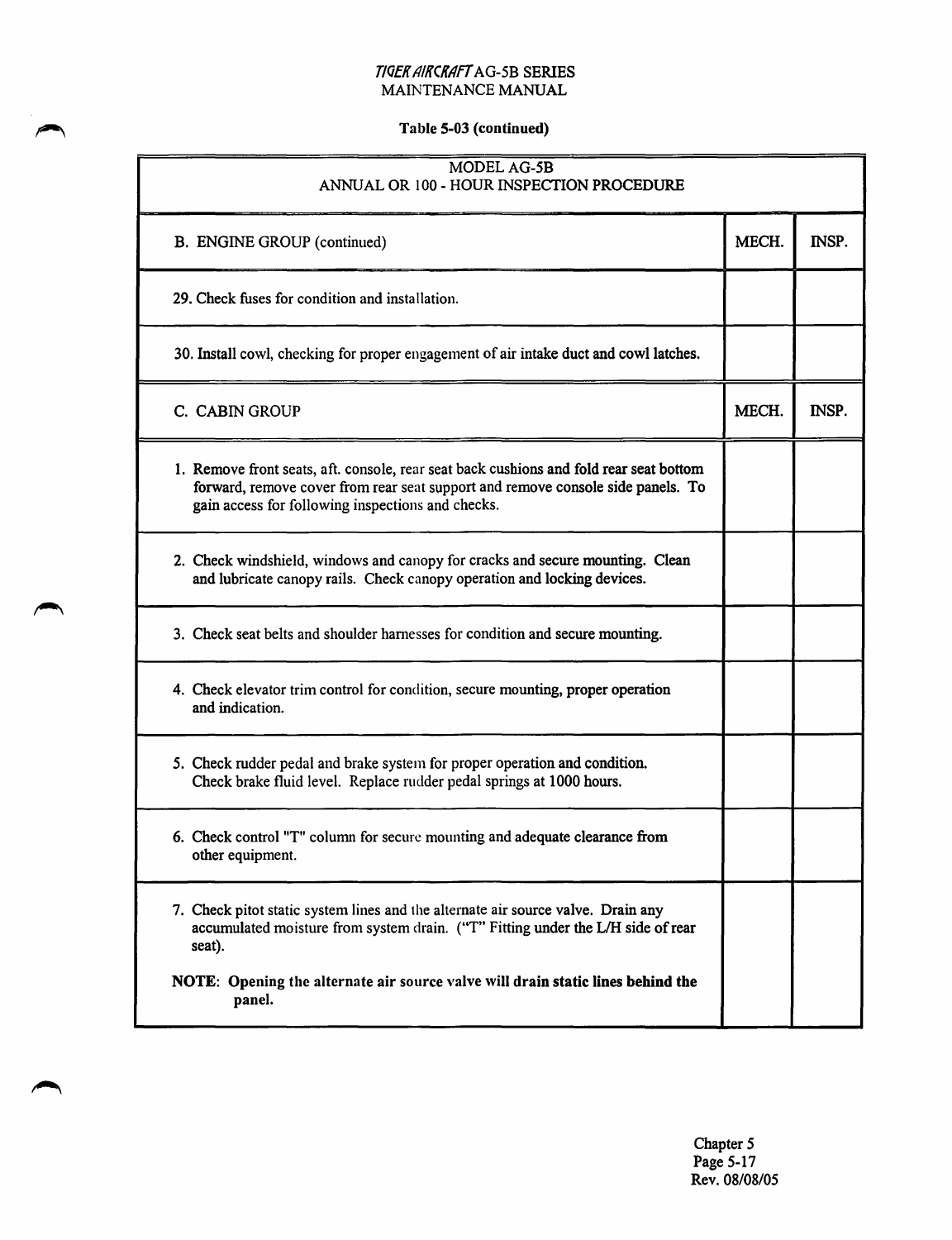#### *TIOEK 11/:TCK/IFT* AG-5B SERIES MAINTENANCE MANUAL

# Table 5-03 (continued)

| MODEL AG-5B<br>ANNUAL OR 100 - HOUR INSPECTION PROCEDURE                                                                                                                                                                    |       |       |  |
|-----------------------------------------------------------------------------------------------------------------------------------------------------------------------------------------------------------------------------|-------|-------|--|
| C. CABIN GROUP (continued)                                                                                                                                                                                                  | MECH. | INSP. |  |
| Check chains, cables, pulleys, turnbuckles and cable ends for condition, secure<br>8.<br>attachment and safeties. Specifically check cables at pulleys for fraying while<br>actuating controls through full travel.         |       |       |  |
| Check all cable tensions.<br>9.                                                                                                                                                                                             |       |       |  |
| 10. Check all controls for clearance and proper operation.                                                                                                                                                                  |       |       |  |
| 11. Check all interior bond lines for any indication of damage, peeling and/or<br>cracking.                                                                                                                                 |       |       |  |
| 12. Check nose gear torque tubes, mounting brackets and bond joints for cracks<br>and secure mounting. Check torque of mounting bolts - center bearing bracket<br>bolts 185-195 in. lb. and end plate bolts 300-350 in. lb. |       |       |  |
| 13. Check flap actuator, push rods, limit switches and indicator for proper operation<br>and secure mounting.                                                                                                               |       |       |  |
| 14. Lubricate per lubrication chart. (Chapter 12).                                                                                                                                                                          |       |       |  |
| 15. Check all plumbing in cabin for leaks and condition.                                                                                                                                                                    |       |       |  |
| 16. Actuate fuel selector through its full range, check for smooth operation and<br>position detents.                                                                                                                       |       |       |  |
| 17. Check gyro system filters, replace if necessary.                                                                                                                                                                        |       |       |  |
| 18. Check instruments for condition, secure mounting and legible markings.                                                                                                                                                  |       |       |  |
| 19. Inspect Transorb Fuse. If fuse is blown, replace fuse and Transorb.<br>See Chapter 24A. (G1000 equipped aircraft only)                                                                                                  |       |       |  |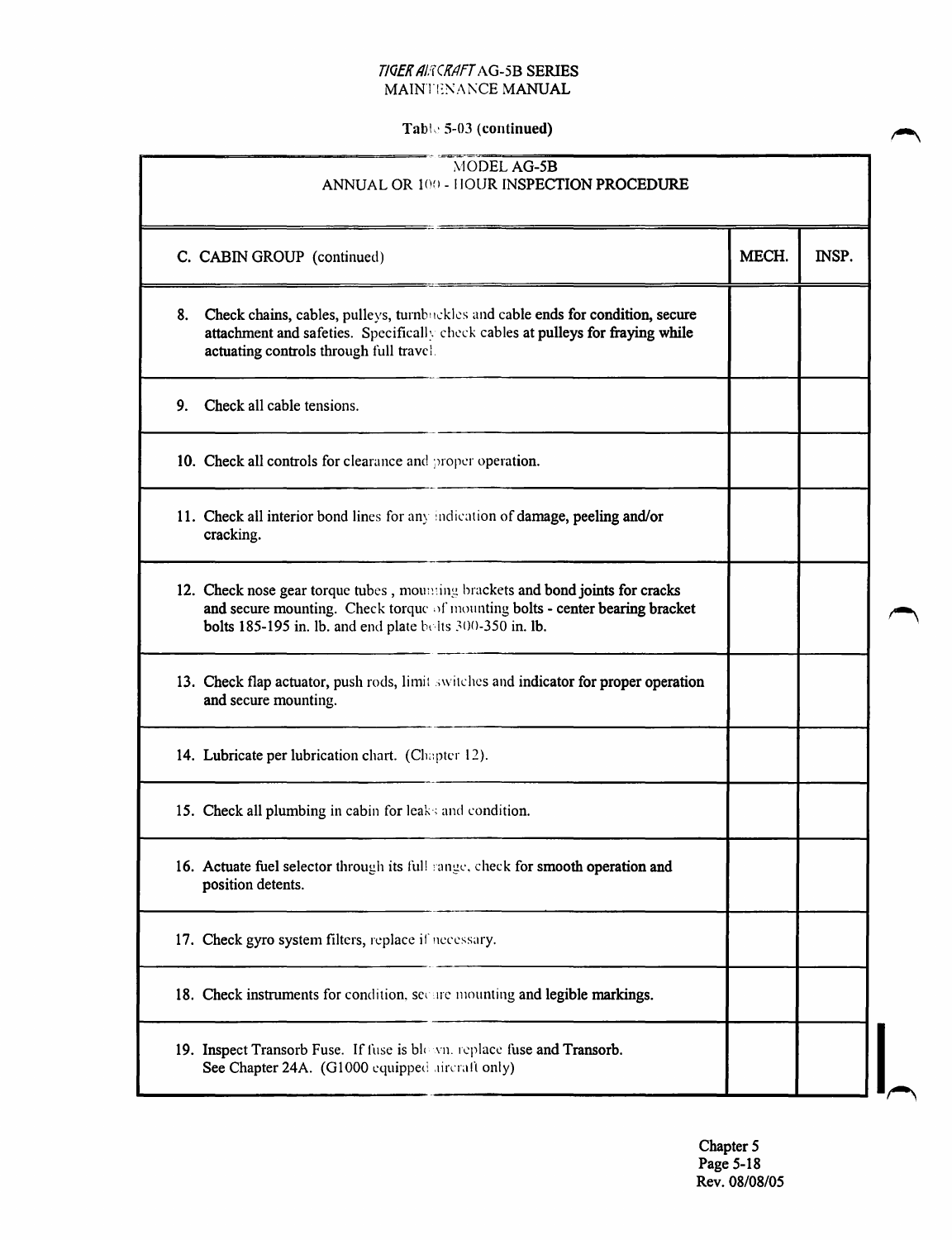$\label{eq:1} \begin{split} \mathcal{L}_{\text{max}} &= \frac{1}{2\pi\epsilon}\sum_{\mathbf{q}\in\mathcal{M}}\frac{d\mathbf{q}\cdot\mathbf{r}}{d\mathbf{q}}\left(\mathbf{q}\right) \mathbf{q} \, , \end{split}$ 

# Table 5-03 (continued)

| <b>MODEL AG-5B</b><br>ANNUAL OR 100 - HOUR INSPECTION PROCEDURE                                                                                                                                     |       |       |
|-----------------------------------------------------------------------------------------------------------------------------------------------------------------------------------------------------|-------|-------|
| C. CABIN GROUP (continued)                                                                                                                                                                          | MECH. | INSP. |
| 20. Check electrical wiring, switches, lights and electronic equipment for condition<br>and security. Test the Emergency Buss Dual Diode. (Reference Chapter 24A,<br>G1000 equipped aircraft only.) |       |       |
| 21. Inspect baggage compartment, baggage door and cargo tie downs.                                                                                                                                  |       |       |
| 22. Inspect all placards in cabin for condition and legibility.                                                                                                                                     |       |       |
| 23. Inspect the emergency locator transmitter (ELT) for security, operation and<br>battery expiration date.                                                                                         |       |       |
| 24. Reinstall items removed in item 1 of this section.                                                                                                                                              |       |       |
| 25. Check fresh air vents for proper operation.                                                                                                                                                     |       |       |
| D. FUSELAGE AND EMPENNAGE GROUP                                                                                                                                                                     | MECH. | INSP. |
| 1.<br>Remove tailcone (stinger) and empenaage inspection covers.                                                                                                                                    |       |       |
| Inspect exterior surfaces for condition and damage. Assure all drain holes in<br>2.<br>bottom of fuselage are unobstructed.                                                                         |       |       |
| Inspect bond lines for any indication of damage, peeling separation and/or cracks.<br>3.                                                                                                            |       |       |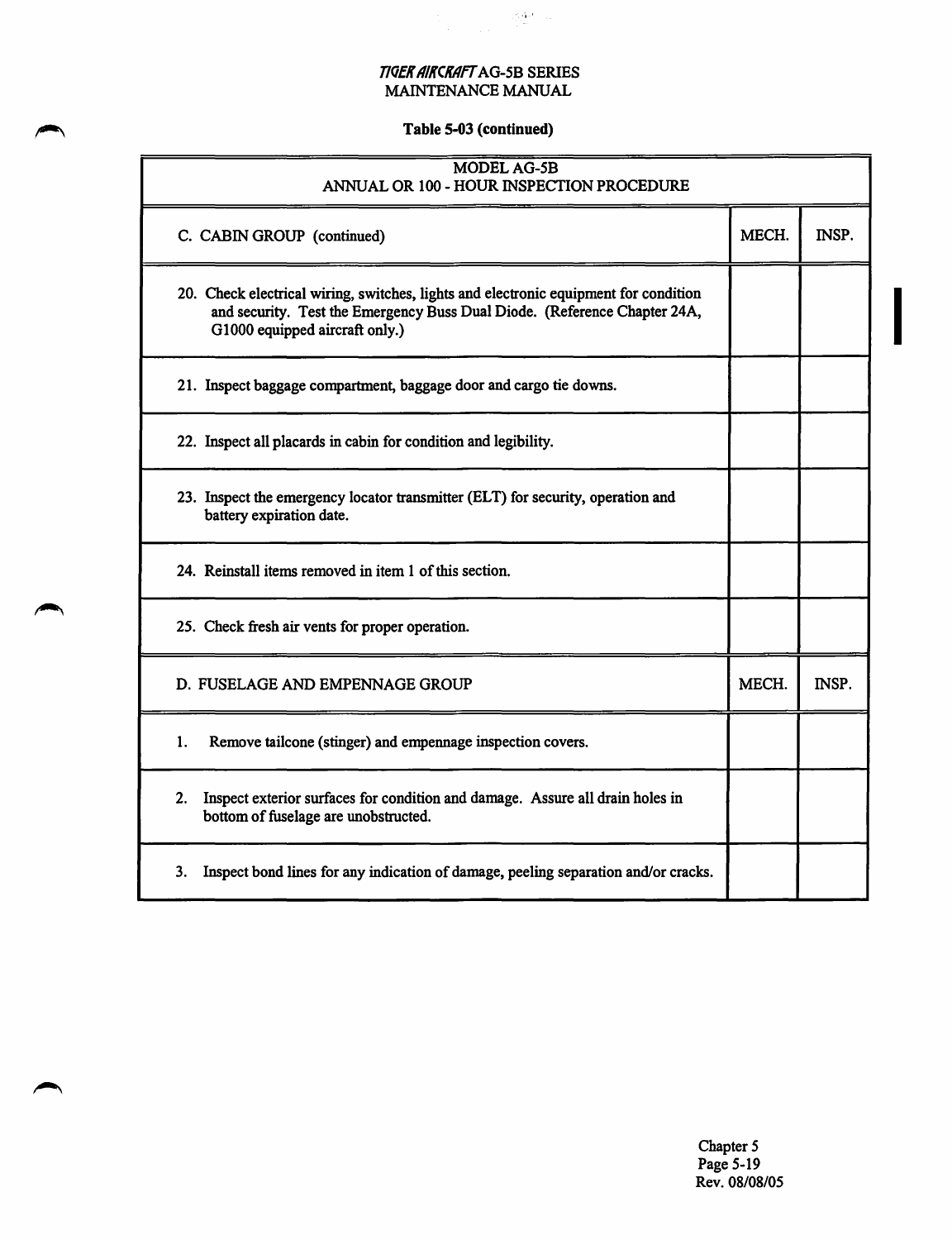### *T/QEK AIKCKAff* AG-5B SERIES MAINTENANCE MANUAL

# Table 5-03 {continued)

 $\sim$ 

| MODEL AG-5B<br>ANNUAL OR 100 - HOUR INSPECTION PROCEDURE                                                                                                                                                                                                                                                                                                                                                                                                            |       |       |
|---------------------------------------------------------------------------------------------------------------------------------------------------------------------------------------------------------------------------------------------------------------------------------------------------------------------------------------------------------------------------------------------------------------------------------------------------------------------|-------|-------|
| D. FUSELAGE AND EMPENNAGE GROUP (continued)                                                                                                                                                                                                                                                                                                                                                                                                                         | MECH. | INSP. |
| 4. Check, horizontal and vertical stabilizers for damage and secure mounting. Inspect<br>mounting structure carefully for any buckling or cracks (see Chapter 55 for details).<br>Assure the horizontal stabilizer and elevator drain holes are unobstructed.                                                                                                                                                                                                       |       |       |
| 5. Check elevator, elevator bearings and stops, rudder, rudder bearings and stops, tab<br>hinges and bellcranks for damage, travel and proper operation. Maximum<br>allowable torque tube wear limit at rudder bearing supports is 0.030 in. reduction in<br>wall thickness. Wear beyond 0.030 in. requires replacement of the control surface.<br>Wear from 0.005 in. up to and including 0.030 in. require the installation of Tiger<br>Aircraft Service Kit 121. |       |       |
| Check elevator trim mechanism for damage, secure mounting (safety wire and<br>6.<br>cotter pins) and proper operation.                                                                                                                                                                                                                                                                                                                                              |       |       |
| Check rudder and elevator cables and pulleys for damage, proper operation and<br>7.<br>safeties. Check bellcrank attaching bolts for wear.                                                                                                                                                                                                                                                                                                                          |       |       |
| 8.<br>Lubricate per lubrication chart. (Chapter 12)                                                                                                                                                                                                                                                                                                                                                                                                                 |       |       |
| 9.<br>Inspect antenna mountings, wiring and connectors.                                                                                                                                                                                                                                                                                                                                                                                                             |       |       |
| 10. Check position and anti-collision light(s) for secure mounting.                                                                                                                                                                                                                                                                                                                                                                                                 |       |       |
| 11. Check static system lines in the tailcone for security and chafing.                                                                                                                                                                                                                                                                                                                                                                                             |       |       |
| 12. Reinstall inspection covers.                                                                                                                                                                                                                                                                                                                                                                                                                                    |       |       |

Chapter *5*  Page 5-20 Rev. 08/08/05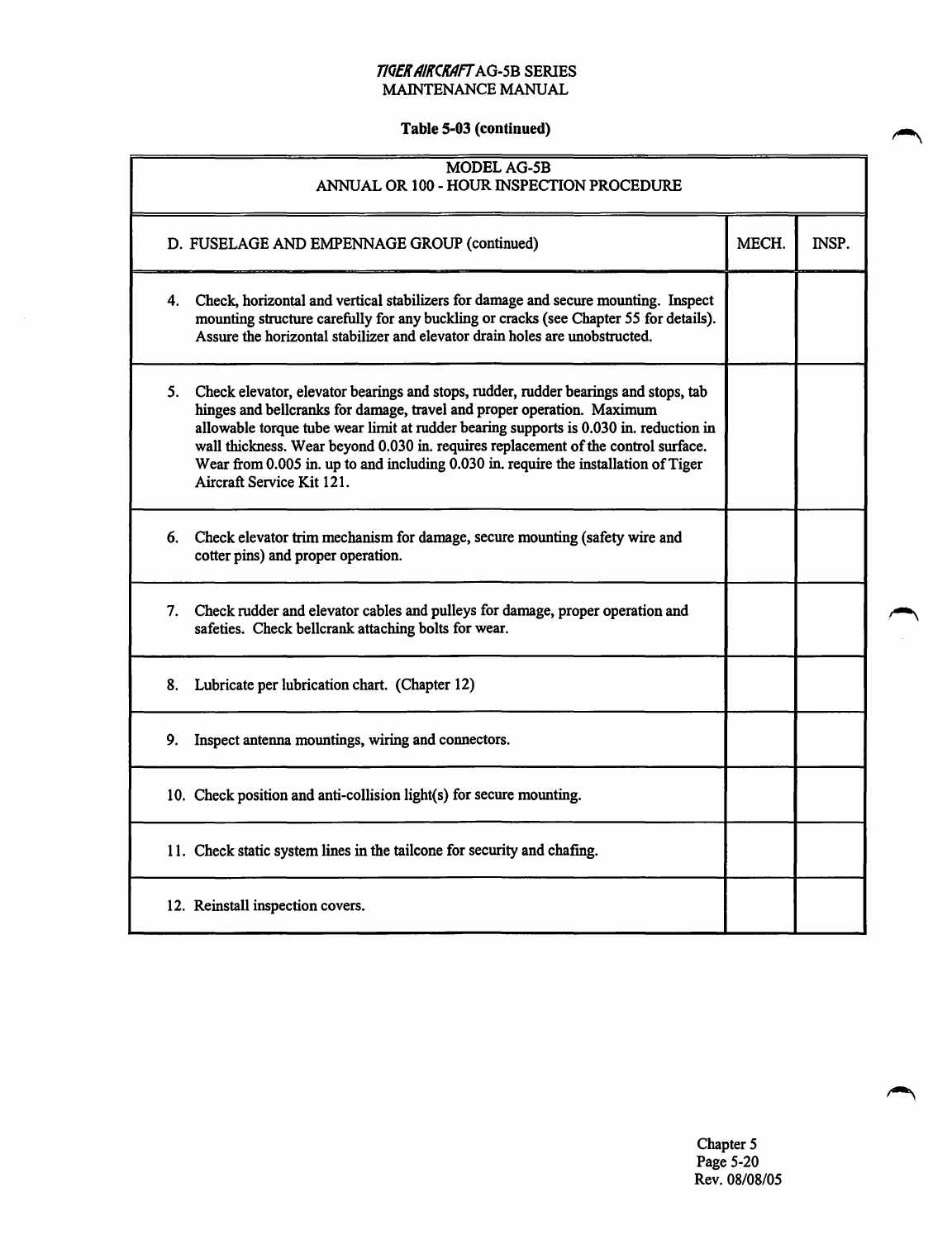#### T/QEK AIKCKAff AG-5B SERIES MAINTENANCE MANUAL

# Table 5-03 (continued)

| MODEL AG-5B<br>ANNUAL OR 100 - HOUR INSPECTION PROCEDURE                                                                                                                                                                                                                                                                                                                                                                                                                                                           |       |       |
|--------------------------------------------------------------------------------------------------------------------------------------------------------------------------------------------------------------------------------------------------------------------------------------------------------------------------------------------------------------------------------------------------------------------------------------------------------------------------------------------------------------------|-------|-------|
| E. WING GROUP                                                                                                                                                                                                                                                                                                                                                                                                                                                                                                      | MECH. | INSP. |
| Remove wing tips and access panels, except fuel cell area. Inspect all surfaces,<br>1.<br>skins ribs and tips for damage. Check position/strobe and landing lights for secure<br>mounting. Insure that all drain holes are open.                                                                                                                                                                                                                                                                                   |       |       |
| <b>CAUTION: DO NOT USE A MAGNETIC SCREWDRIVER TO REMOVE THE</b><br>OUTBOARD, FORWARD INSPECTION PANEL ON THE RIGHT WING<br>OF G1000 EQUIPPED AIRCRAFT. (MAGNETOMETER LOCATION)                                                                                                                                                                                                                                                                                                                                     |       |       |
| 2.<br>Visually inspect interior and exterior bond lines for any indication of damage,<br>peeling, separation and/or cracks.                                                                                                                                                                                                                                                                                                                                                                                        |       |       |
| 3.<br>Check ailerons, aileron bearings and stops, flaps, and flap bearings for secure<br>mounting, damage, proper travel and wear. Assure that aileron and flap drain holes<br>are clear. Maximum allowable aileron torque tube wear limit at bearing supports is<br>0.030 in. reduction in wall thickness. Wear beyond 0.030 in. requires replacement<br>of the torque tube or control surface. Wear from 0.005 in. up to and including 0.030<br>in. requires the installation of Tiger Aircraft Service Kit 121. |       |       |
| 4. Check fuel vents and connecting lines for damage and/or restrictions.                                                                                                                                                                                                                                                                                                                                                                                                                                           |       |       |
| 5.<br>Check fuel tanks, sump tanks and lines for evidence of leakage.<br>Check sump tanks and lines for secure mounting.                                                                                                                                                                                                                                                                                                                                                                                           |       |       |
| Check fuel cap sealing condition.<br>6.                                                                                                                                                                                                                                                                                                                                                                                                                                                                            |       |       |
| Check wing and outboard wing section attaching bolts. Torque to 60-85 in. lb.<br>7.                                                                                                                                                                                                                                                                                                                                                                                                                                |       |       |
| Inspect fuel tank placards.<br>8.                                                                                                                                                                                                                                                                                                                                                                                                                                                                                  |       |       |
| 9.<br>Check pitot tube opening and lines for obstruction and condition and heat element<br>for proper operation.                                                                                                                                                                                                                                                                                                                                                                                                   |       |       |
| 10. Check for interior corrosion of skin indicated by a white flaking material.                                                                                                                                                                                                                                                                                                                                                                                                                                    |       |       |

 $\sqrt{2}$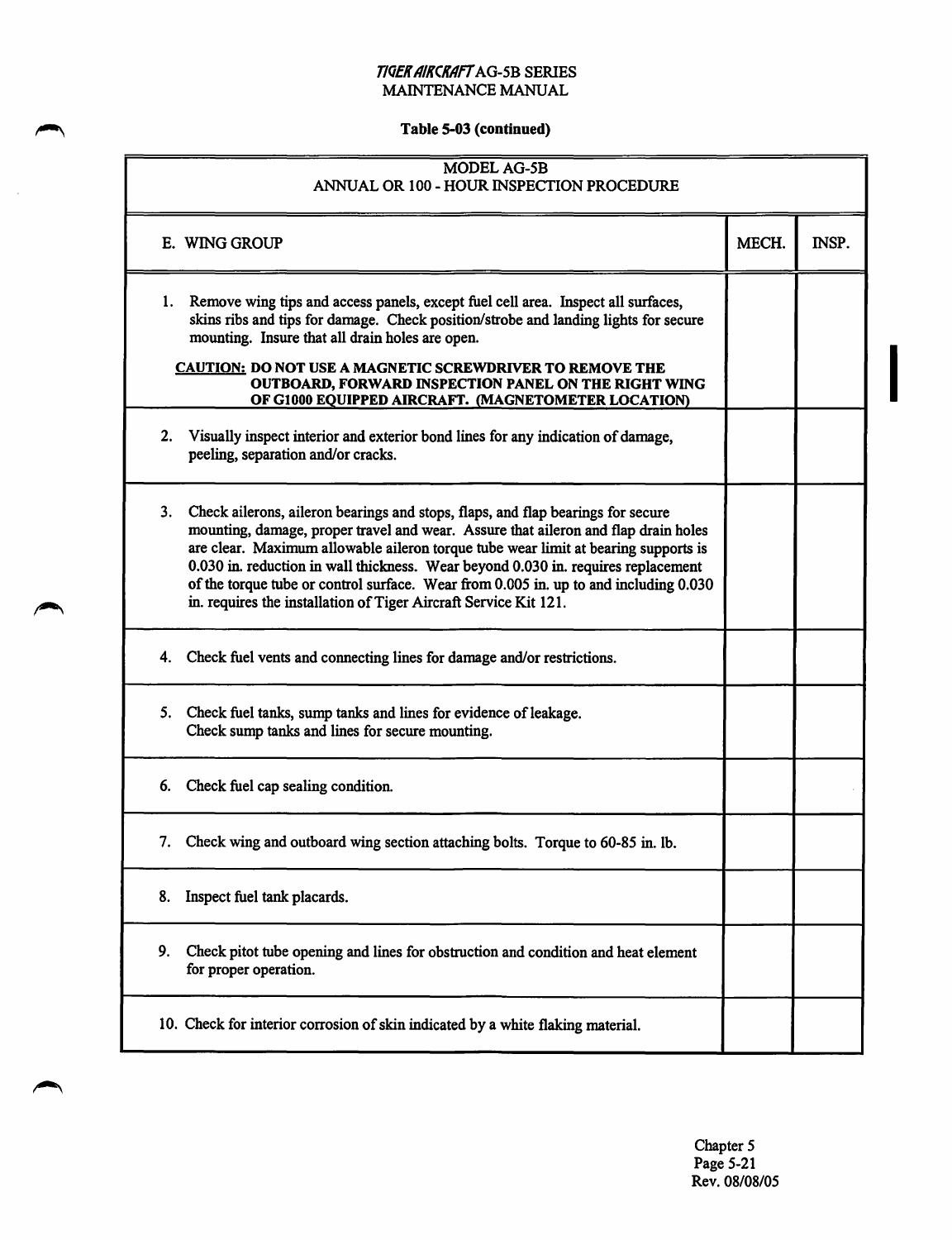#### T/QEK A/KCKAff AG-5B SERIES MAINTENANCE MANUAL

### Table 5-03 (continued)

| MODEL AG-5B<br>ANNUAL OR 100 - HOUR INSPECTION PROCEDURE                                                                                                                                                                                                                                                                                                                                                                                                                                                      |       |       |
|---------------------------------------------------------------------------------------------------------------------------------------------------------------------------------------------------------------------------------------------------------------------------------------------------------------------------------------------------------------------------------------------------------------------------------------------------------------------------------------------------------------|-------|-------|
| F. MAIN LANDING GEAR GROUP                                                                                                                                                                                                                                                                                                                                                                                                                                                                                    | MECH. | INSP. |
| Remove wheels and check for cracks. Check condition of brake linings, wheel<br>1.<br>cylinders, torque plates and mounting pins. Pack wheel bearings, reinstall wheels<br>and key axle nuts at first 100 hours and each 500 hours thereafter. Inspect wheel<br>bearing grease for contamination and solidification at each annual or 100 hour<br>inspection. For operation in dusty areas or areas of high humidity, repack every<br>100 hours. Perform a complete wheel inspection at each tire replacement. |       |       |
| Check tires for approved type, acceptable condition and proper inflation.<br>2.                                                                                                                                                                                                                                                                                                                                                                                                                               |       |       |
| Check brake lines for leaks and secure attachment.<br>3.                                                                                                                                                                                                                                                                                                                                                                                                                                                      |       |       |
| Check struts for secure mounting. Inspect for cracks, delamination and/or nicks.<br>4.                                                                                                                                                                                                                                                                                                                                                                                                                        |       |       |
| Inspect the upper main mounting brackets and spar attaching supports (center spar<br>5.<br>to fuselage) for wear, cracks and/or loose bolts.                                                                                                                                                                                                                                                                                                                                                                  |       |       |
| 6.<br>Inspect wheel and strut fairings for damage and secure mounting.                                                                                                                                                                                                                                                                                                                                                                                                                                        |       |       |
| <b>G. NOSE GEAR GROUP</b>                                                                                                                                                                                                                                                                                                                                                                                                                                                                                     | MECH. | INSP. |
| Check nose gear strut for secure mounting, deformation, damage and/or cracks.<br>1.                                                                                                                                                                                                                                                                                                                                                                                                                           |       |       |
| Remove nose gear strut from torque yoke and inspect for corrosion of the surfaces<br>2.<br>every 12 calendar months. Remove corrosion if present and apply McLube 1708<br>dry film lubricant or equivalent to the mating end of the strut and the inside of the<br>yoke. Allow lubricant to dry and reassemble. Seal strut to yoke connection with<br>P/S 870 by PRC DeSoto, or equivalent.                                                                                                                   |       |       |
| Remove and check nose gear fork for deformation, wear and/or cracks. Maximum<br>3.<br>fork to strut bearing clearance is 0.035 in.                                                                                                                                                                                                                                                                                                                                                                            |       |       |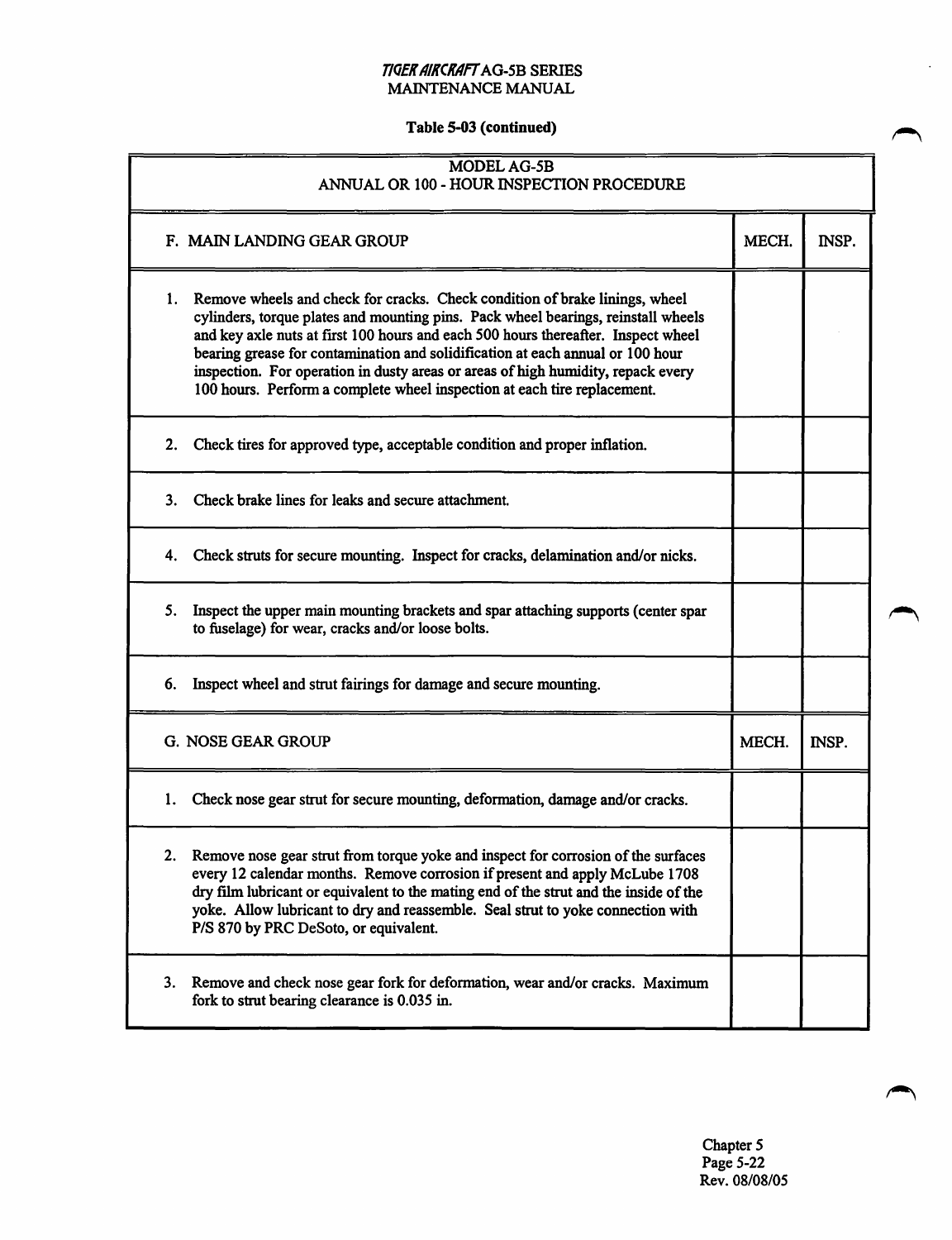# Table S-03 (continued)

| <b>MODEL AG-5B</b><br>ANNUAL OR 100 - HOUR INSPECTION PROCEDURE                                                                                                                                                                                                                                                                                                                                                             |       |       |  |  |
|-----------------------------------------------------------------------------------------------------------------------------------------------------------------------------------------------------------------------------------------------------------------------------------------------------------------------------------------------------------------------------------------------------------------------------|-------|-------|--|--|
| G. NOSE GEAR GROUP (continued)                                                                                                                                                                                                                                                                                                                                                                                              | MECH. | INSP. |  |  |
| Grease fork and friction dampener, assemble to strut and tighten to 10-22 lb. drag<br>4.<br>to axle. (Reference Chapter 32)                                                                                                                                                                                                                                                                                                 |       |       |  |  |
| 5. Remove nose wheel, clean, check for cracks, inspect and repack bearings,<br>reinstall wheel and safety axle at first 100 hours and each 500 hours thereafter.<br>Inspect wheel bearing grease for contamination and solidification at each annual<br>or 100 hour inspection. For operation in dusty areas or areas of high humidity,<br>repack every 100 hours. Perform a complete wheel inspection at tire replacement. |       |       |  |  |
| Inspect nose wheel for cracks, corrosion and/or loose or broken bolts.<br>6.                                                                                                                                                                                                                                                                                                                                                |       |       |  |  |
| Check tire for approved type, acceptable condition and proper inflation.<br>7.                                                                                                                                                                                                                                                                                                                                              |       |       |  |  |
| Check wheel fairing for damage and secure mounting.<br>8.                                                                                                                                                                                                                                                                                                                                                                   |       |       |  |  |
| H. OPERATIONAL INSPECTION                                                                                                                                                                                                                                                                                                                                                                                                   | MECH. | INSP. |  |  |
| Check brake and parking brake operation.<br>1.                                                                                                                                                                                                                                                                                                                                                                              |       |       |  |  |
| Check fuel primer operation and lines for leaks.<br>2.                                                                                                                                                                                                                                                                                                                                                                      |       |       |  |  |
| 3.<br>Check electric pump operation.                                                                                                                                                                                                                                                                                                                                                                                        |       |       |  |  |
| Check fuel pressure.<br>4.                                                                                                                                                                                                                                                                                                                                                                                                  |       |       |  |  |
| Check starter for proper operation.<br>5.                                                                                                                                                                                                                                                                                                                                                                                   |       |       |  |  |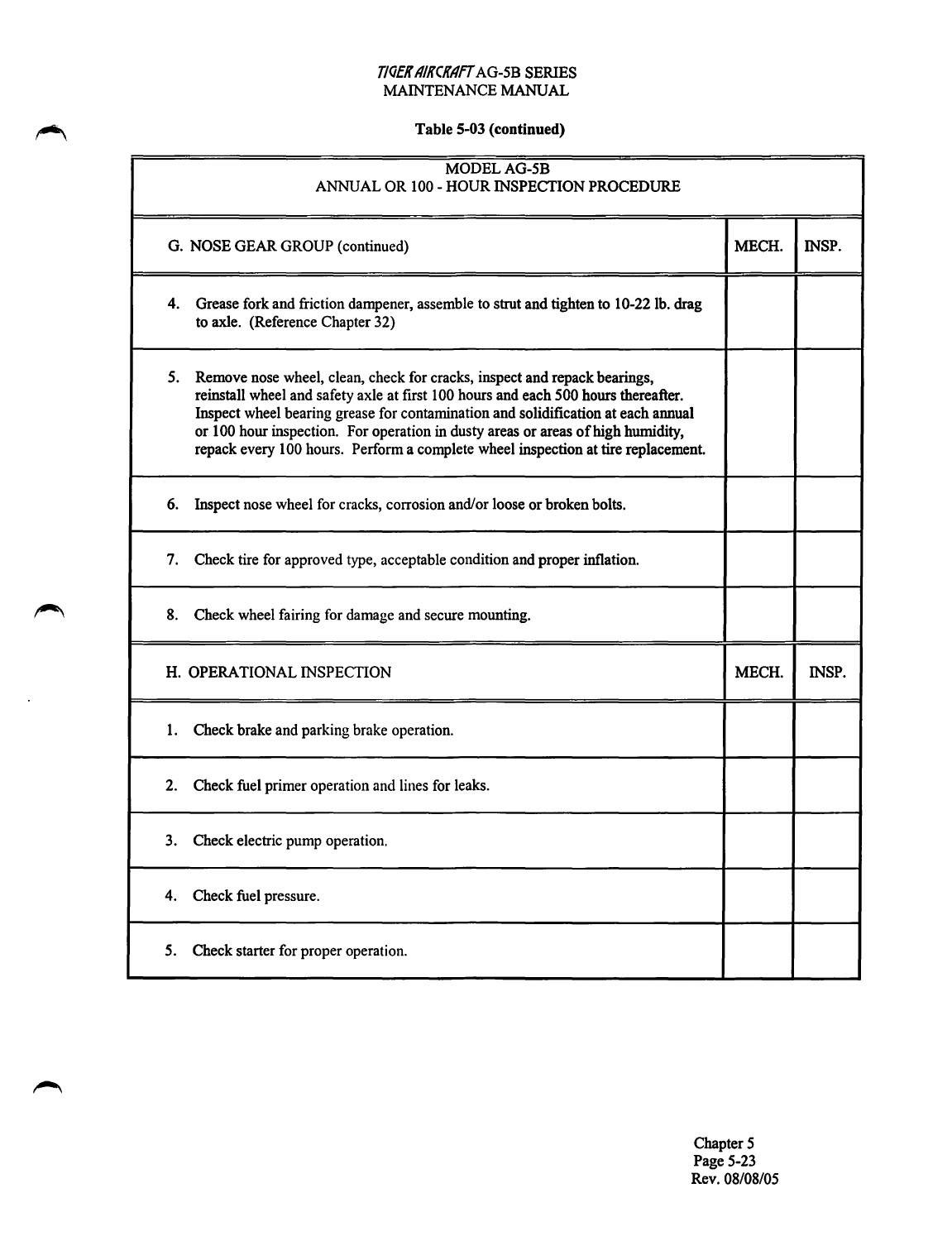#### T/QEK AIKCKAfT AG-5B SERIES MAINTENANCE MANUAL

# Table 5-03 (continued)

| MODEL AG-5B<br>ANNUAL OR 100 - HOUR INSPECTION PROCEDURE |                                                                                                                                                                                                                                                                                                                                                                                                                                    |       |       |  |  |  |
|----------------------------------------------------------|------------------------------------------------------------------------------------------------------------------------------------------------------------------------------------------------------------------------------------------------------------------------------------------------------------------------------------------------------------------------------------------------------------------------------------|-------|-------|--|--|--|
|                                                          | H. OPERATIONAL INSPECTION (continued)                                                                                                                                                                                                                                                                                                                                                                                              | MECH. | INSP. |  |  |  |
|                                                          | 6. Check oil pressure and temperature.                                                                                                                                                                                                                                                                                                                                                                                             |       |       |  |  |  |
| 7.                                                       | Check engine and throttle controls for proper operation.                                                                                                                                                                                                                                                                                                                                                                           |       |       |  |  |  |
| 8.                                                       | Check magneto operation $@$ 1800 RPM: Check with both magnetos ON, then<br>with left mag. OFF, then again with both mag's. ON, then with the right mag. OFF,<br>and once more with both mag's. ON.<br>(Maximum magneto drop 175 RPM on either magneto with 50<br>RPM maximum difference between magnetos). With engine<br>at idle, turn switch to OFF position momentarily to check<br>magneto grounding. (Reference AD 76-07-12). |       |       |  |  |  |
|                                                          | Actual drop: Left Left Right                                                                                                                                                                                                                                                                                                                                                                                                       |       |       |  |  |  |
|                                                          | 9. Check engine static RPM: (Propeller Pitch A, B or C)<br>$\underline{A}$ (61" 2100-2275) $\underline{B}$ (63" 2050-2225) $\underline{C}$ (65" 2000-2175).<br>Pitch: RPM:                                                                                                                                                                                                                                                         |       |       |  |  |  |
|                                                          | 10. Check carburetor heat for proper operation.                                                                                                                                                                                                                                                                                                                                                                                    |       |       |  |  |  |
|                                                          | 11. Check alternator output.<br>Record volts: $\qquad \qquad$                                                                                                                                                                                                                                                                                                                                                                      |       |       |  |  |  |
|                                                          | 12. Check vacuum gauge and vacuum system output 4.6 to 5.4 in. Hg @ 1800 RPM.                                                                                                                                                                                                                                                                                                                                                      |       |       |  |  |  |
|                                                          | 13. Check fuel selector valve operation and indexing.                                                                                                                                                                                                                                                                                                                                                                              |       |       |  |  |  |
|                                                          | 14. Check heating, defrosting and ventilating system for proper operation.                                                                                                                                                                                                                                                                                                                                                         |       |       |  |  |  |
|                                                          | 15. Check avionics for proper operation. Check the Emergency Battery Switch on<br>G1000 equipped aircraft. (Reference Chapter 24A)                                                                                                                                                                                                                                                                                                 |       |       |  |  |  |

Chapter 5 Page 5-24 Rev. 08/08/05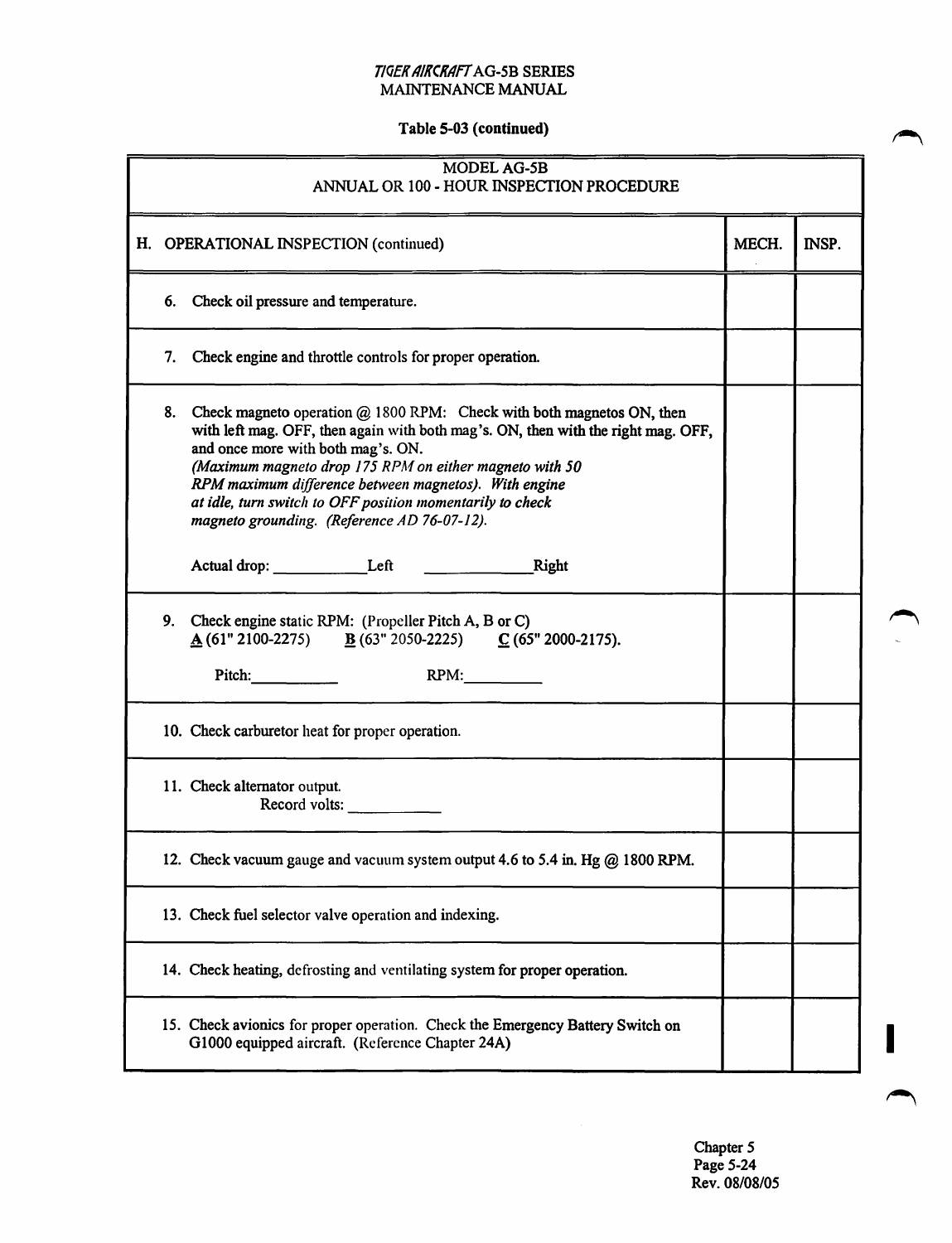# Table 5-03 (continued)

| <b>MODEL AG-5B</b><br>ANNUAL OR 100 - HOUR INSPECTION PROCEDURE                                                                           |       |       |  |
|-------------------------------------------------------------------------------------------------------------------------------------------|-------|-------|--|
| H. OPERATIONAL INSPECTION (continued)                                                                                                     | MECH. | INSP. |  |
| 16. Check engine mixture setting and idle speed:                                                                                          |       |       |  |
| $(550-650$ RPM) Actual: _____________                                                                                                     |       |       |  |
| 17. Check idle cut off of carburetor for proper operation.                                                                                |       |       |  |
| 18. Check ailerons for proper operation.                                                                                                  |       |       |  |
| 19. Check elevators and trim tabs for proper operation.                                                                                   |       |       |  |
| 20. Check flaps for proper operation and travel.                                                                                          |       |       |  |
| 21. Check fuel quantity gauges for condition and proper operation.                                                                        |       |       |  |
| 22. Pitot static system check.                                                                                                            |       |       |  |
| 23. Record the certification date of the following:                                                                                       |       |       |  |
| Transponder: Altimeter: Encoder: Altimeter: Encoder: Air Data LRU: (G1000 equipped aircraft)                                              |       |       |  |
| 24. Complete ELT function test (reference FAR's for time restrictions) and record<br>ELT battery replacement date<br>entered in log book. |       |       |  |
| 25. Check interior lights for proper operation.                                                                                           |       |       |  |
| 26. Check navigation and anti-collision lights for proper operation and landing lights<br>for proper operation and adjustment.            |       |       |  |
| 27. Check stall warning device for proper operation.                                                                                      |       |       |  |
| 28. Inspect engine for leaks after ground run-up. Flight test and inspect for oil leaks<br>and secure mounting of all components.         |       |       |  |

 $\hat{\mathcal{A}}$ 

Chapter 5 Page 5-25 Rev. 08/08/05